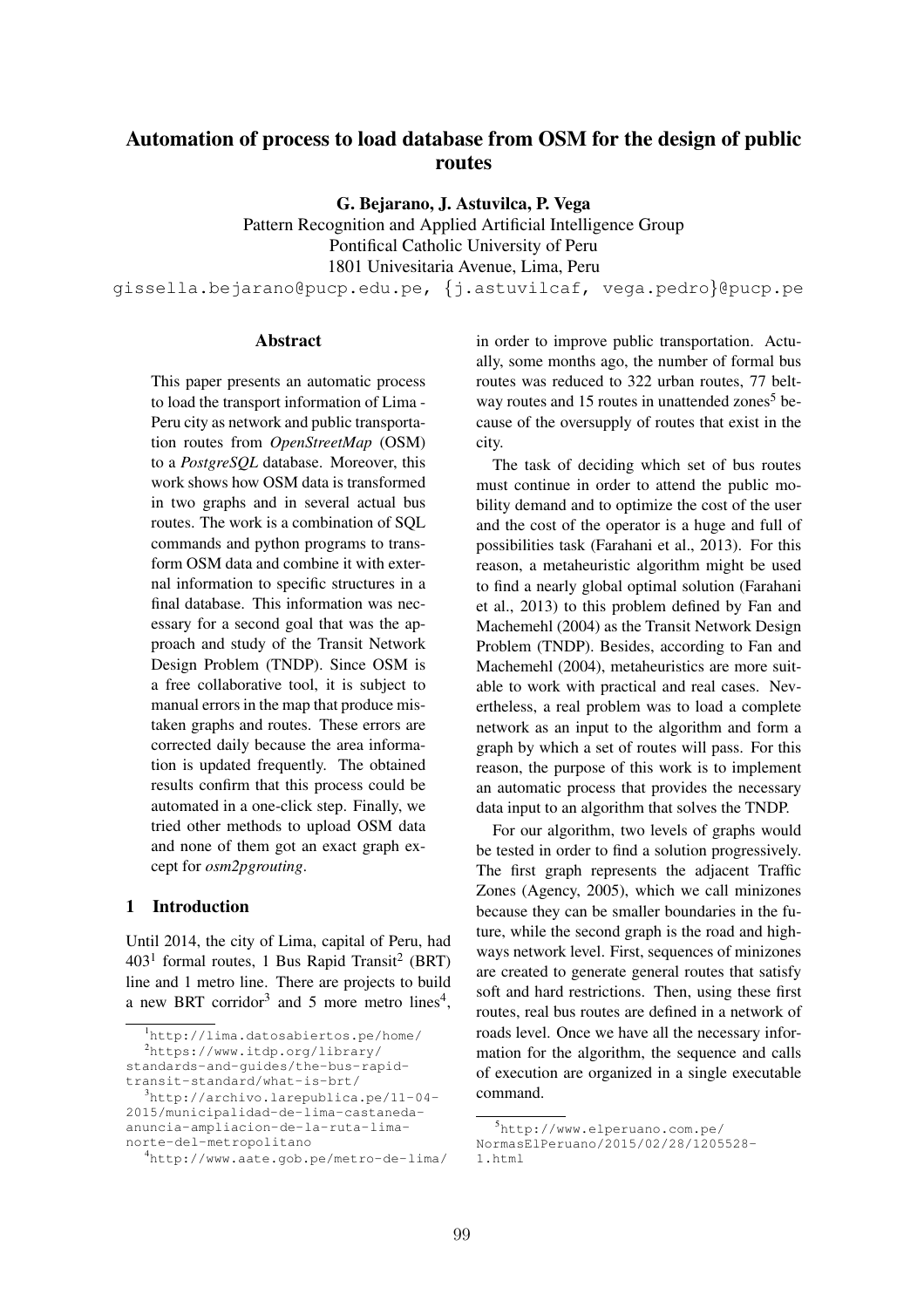This work is organized as follows. Section 2 explains the information sources for the database created to keep the data needed and the solutions produced by the algorithm for the TNDP. Section 3 describes the extraction and transformation processes used to get the information mentioned and load it to a default database. Section 4 explains the organization of the files and instructions used in the single process and the order in which they are executed to automatically finish the process. Conclusions of this work are presented in Section 5 along with future recommendations.

# 2 Sources of Information

To solve a basic case of the TNDP, two sets of data are needed as we can see in Mautone and Uqhuart's work (2009). The first group is the network that generates one of the graphs required to evaluate solutions at a network road level, and information about the edges of this graph like the road owner of those edges and the road's type. The second group consists of the demand information, the number of travels made from an origin zone to a destiny zone and the adjacency graph among zones. Using the Pair Insertion algorithm (PIA), random routes that cover certain percentage of the total demand of the zones are generated. Besides those two sets of groups, Lima has an actual real solution and that is why we decided to test this one as an initial solution. The actual information about routes would be combined using a genetic algorithm in different forms in order to optimize the set of routes that solve the TNDP in both levels of graphs: zones and network.

The next two subsections describe the sources for all the groups of data mentioned.

# 2.1 Road Network

The two sources analyzed to generate the public transportation network are shown in Figure 1. The first source was the one given by the Ministry of Transportation and Communications of Peru. The problem with this source was that it was difficult to identify the edges and nodes of the network due to the format of the file: shapefile  $(.\text{shp})$ , i.e. one set of edges was represented as a single edge and vice versa. In order to verify the correctness of the shapefile, it was loaded into OSM and in some cases, the roads were displayed crossing a block.

6 Geospatial vector data format for Geographic Information System (GIS) Software.

The second analyzed source was OSM, which has user generated geographic content (Janssen and Crompvoets, 2012). After some transformation, OSM produces a valid, but not official, graph that represents the public transportation network. This network would be enough for our TNDP studies. Besides, this contribution on OSM could be used for future studies.



Figure 1: Difference among MTC Network (left) and Network from OSM (right)

# 2.2 Routes

In order to get the actual public transportation routes, two complementary sources were analyzed. The first source was the Metropolitan Lima Municipality, which has one SHP file with the whole set of routes. A process to get a SHP file per route was made through the *ogr2ogr*<sup>7</sup> command and a batch program. After the command produces a comma separated values file (.csv) which contains a *WKT*<sup>8</sup> (or *LineString*9) for each route, the batch program creates a SHP file from every record of the CSV file. Once a route is individually identified, it is drawn manually in the OSM interface and matched with all the ways (set of edges) by which it passes in order to maintain the geometric consistency with the road network. In this process, a lot of errors are generated and they would be solved thanks to daily reports that indicate their coordinates and details.

<sup>&</sup>lt;sup>7</sup>A command line utility from the "Geospatial Data Abstraction Library" (GDAL).

<sup>&</sup>lt;sup>8</sup>Well-known text, markup language for representing vector geometry objects.

<sup>&</sup>lt;sup>9</sup>Vector geometry object that represent a line.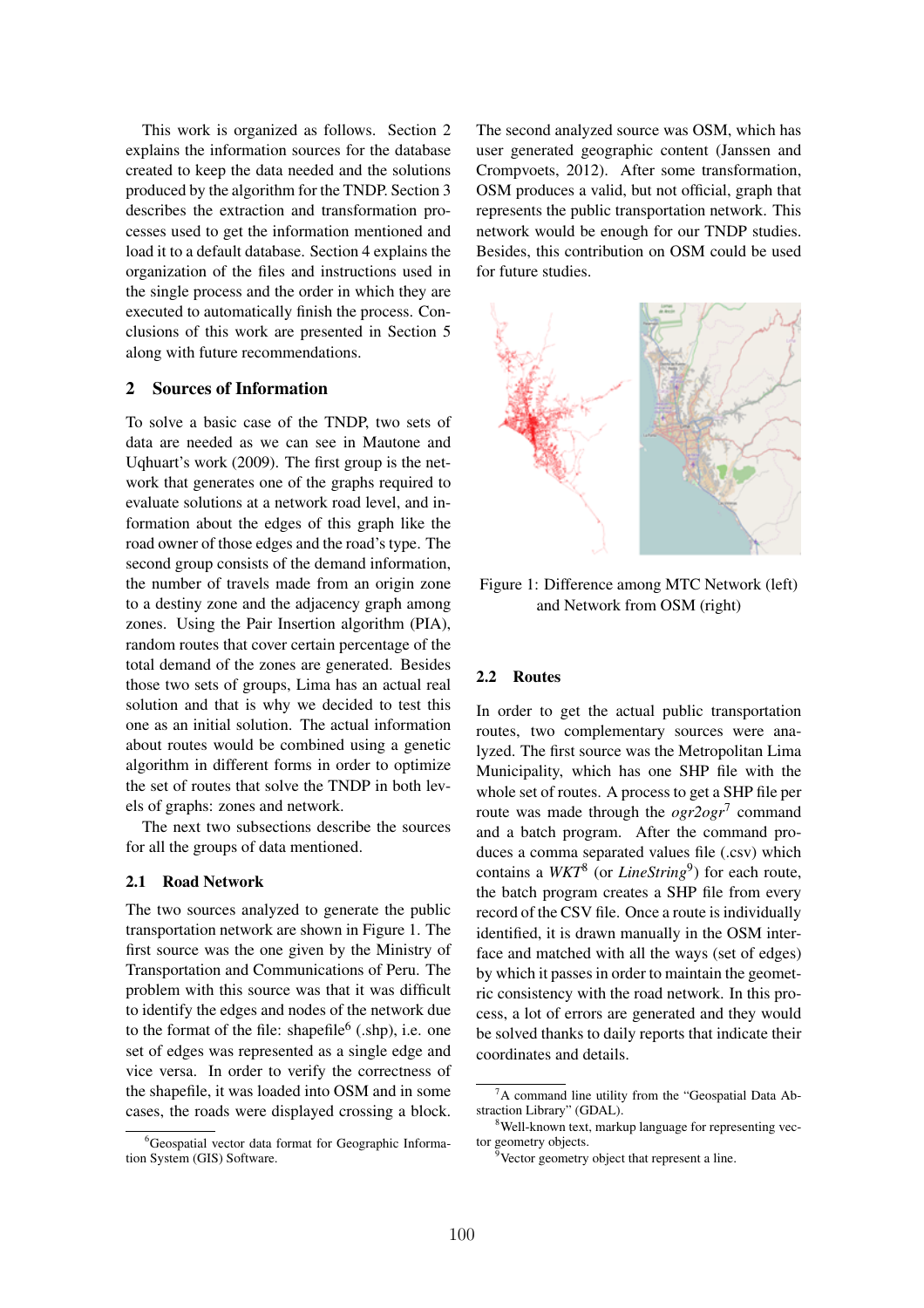# 2.3 Demand

Due to a study of demand and transportation in Lima made by the Japan International Cooperation Agency (2005), a set of 427 Traffic zones was established in the city of Lima. This information implied two types of data: polygons that represent the zones and the number of travels made among every pair of O-D zones (origin and destiny). The polygons are used to delimit a set of edges for which a route must pass by in order to satisfy the demand of that zone (like an origin or destiny).

#### 3 Transformation process

This section describes the steps followed to extract data from OSM sources, upload it into a database and transform it into a final database called routes.

# 3.1 Extraction from the sources

In order to get the OSM data about the public transportation network and routes of Lima, the files containing the information of Peru and the boundary of Lima must be downloaded and used in a command line. There is a server named *Geofabrik*<sup>10</sup> which has data extracts of countries of all the continents and is updated daily (Zielstra and Zipf, 2010). However, as this server provides the information of the whole country, a boundary must be applied to get the information of only the city of Lima. This can be done through an OSM relation ID which can be obtained from the *MapIt*<sup>11</sup> website, through the insertion of a coordinate (latitude, longitude) of the objective city. After that, the OSM relation ID is introduced in a polygons generator page12 and the .poly file is downloaded.

*Osmosis* is the command line application from OSM with which a file containing the information of the primary, secondary and tertiary highways of Lima is produced as well as the trunk, motorway, residential and their links. Figure 2 shows how the osmosis command takes as input the information of Peru (peru-latest.osm.pbf) and the boundary of Lima (lima-callao.poly) and produces the lima-callao.osm file.

#### 3.2 Default and final databases

Once the lima-callao.osm file is produced, it is necessary to upload this information to a database to manage the information. For this task, a tool osmosis -- rb file=peru-latest.osm.pbf --bounding-polygon file=lima-callao.poly --way-key-value keyValueList="highway.primary, highway.secondary, highway.tertiary, highway.trunk, highway.motorway, highway.residential, highway.motorway\_link, highway.trunk\_link, highway.primary\_link, highway.secondary\_link, highway.tertiary\_link" --write-xml lima-callao.osm

Figure 2: Osmosis command to get .osm file

like *osm2pgrouting*<sup>13</sup> was used. It provides a process that converts OSM data into a topology and it is uploaded in database. First, we must create a database called *pgrouting-workshop*14. After that, the command shown in Figure 3 must be executed.

osm2pgrouting -file lima-callao.osm -conf mapconfig.xml -dbname pgrouting-workshop -user postgres -clean

### Figure 3: Osm2pgrouting command to create pgrouting-workshop database

This command filters the road types mentioned in mapconfig.xml and create tables like *ways* (edges), *classes* (types of roads), *nodes*, *relations* (routes for example), *relation ways* (which relates the edges of a route), *types*, *way tag*, *way vertices pgr*. The full schema for this database is shown in Figure 4.

Certainly, there are other tools to import OSM data into a local database (*osm2pgsql*, *imposm* and *osmosis*). However, only *osm2pgrouting* builds an exact graph with edges and nodes, and Section 3 will show how that makes a difference.

In order to have the direct information of the sources and the information of the application or algorithm separated, a new database *routes* is created. Table 1 shows the source of every table in the new database (from default *pgrouting-workshop* database or from external data).

#### 3.3 Transformation

In this section, a brief logic of the load of every table would be shown. See the Figure 5 for more details. every table would be shown.

The table *road types* contains the different types of roads that are presented in Lima's OSM data

 $\frac{10}{10}$ http://download.geofabrik.de/

<sup>11</sup>http://global.mapit.mysociety.org/

<sup>12</sup>http://polygons.openstreetmap.fr/

<sup>13</sup>http://pgrouting.org/docs/tools/ osm2pgrouting.html

<sup>14</sup>ftp://ftp.remotesensing.org/

pgrouting/foss4g2010/workshop/docs/html/ chapters/topology.html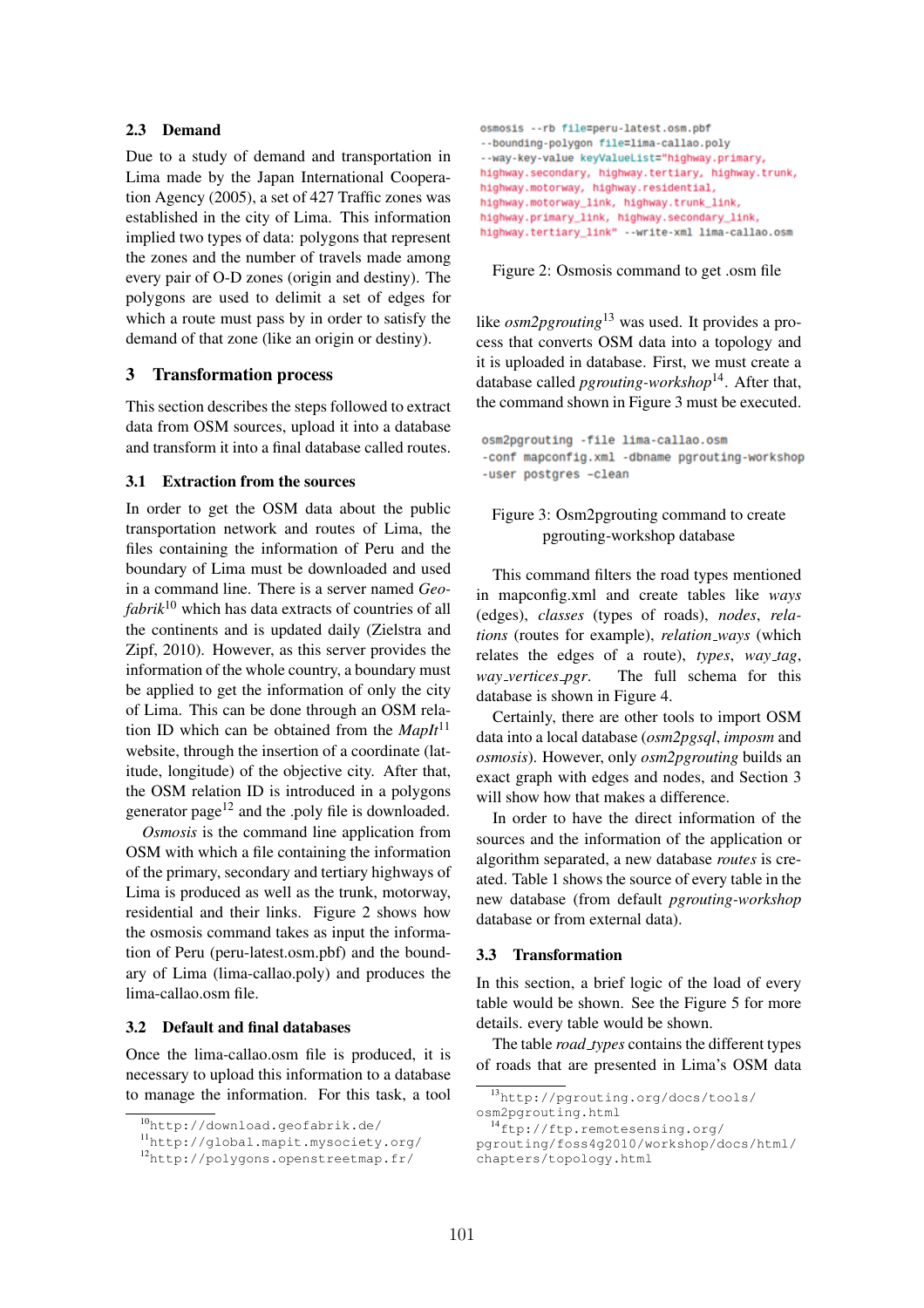

Figure 4: Pgrouting-workshop schema database



Figure 5: Routes schema database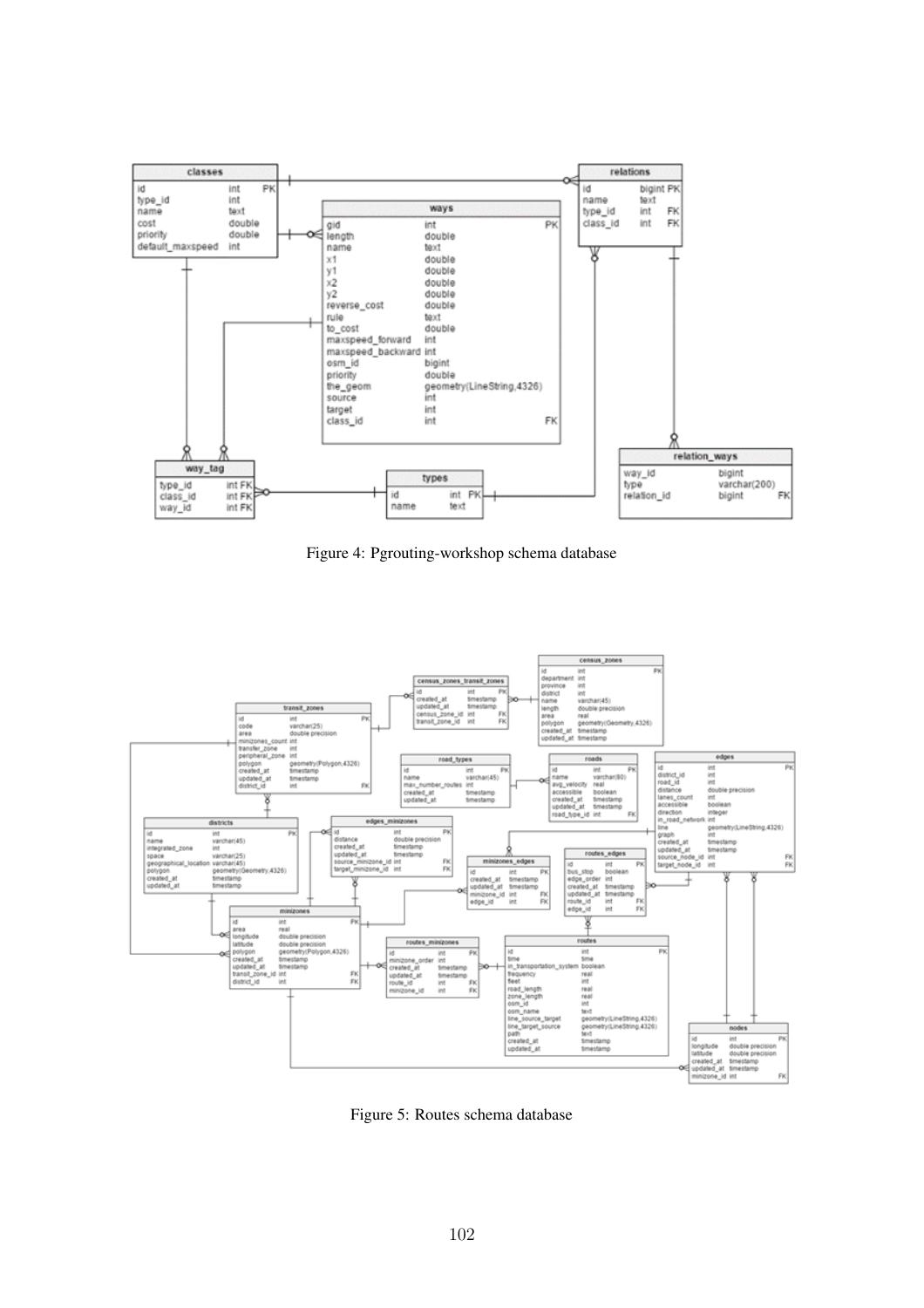| <b>Entity</b>   | <b>Database</b>                                     | <b>External File</b>  |
|-----------------|-----------------------------------------------------|-----------------------|
| RoadType        | Classes (default)                                   |                       |
| Road            | Ways (default)                                      |                       |
| Node            | Ways (default)                                      |                       |
| Edge            | Ways (defaut)                                       |                       |
| <b>District</b> |                                                     | i4 districts.csv      |
| Minizone        |                                                     | i8_census_zones.csv   |
| Demand          |                                                     | demand_matrix.csv     |
| Route           |                                                     | lima-callao.osm       |
| RouteEdge       | Ways (default)                                      | list_final_routes.csv |
| RouteMinizone   | routes, routes_edges, edges, transit_zones (routes) |                       |

Table 1: Input and output of tables from routes database.

like primary, secondary and tertiary road among others. Besides, this table has an additional field (not from OSM) that indicates the maximum number of routes that would be used in the future when solving the TNDP.

The table *roads* is filled from the table ways of the *pgrouting-workshop* database, which contains the longitude and latitude of both nodes that form an edge (known as source and target). However, as a road is formed by several edges or ways, a distinct query by the name of the way is made to obtain unique roads.

The table *nodes* is filled by searching every way and saving each source or target as a unique key in a hash table. Besides that, a function from the *PostGIS* extension is applied to define which minizone every node belongs to. Additionaly, the *edges* table is similar to the table ways (on *pgrouting-workshop* database) but the *road id* is brought from the previous step (*roads* table) to complete its load.

We use several steps to fill table *routes*. First, a file is generated from the lima-callao.osm file containing just the relations-routes from the users of the project. After that, just the routes which do not have any errors are listed in a CSV file and they are finally uploaded to the table.

The process to define which edges belong to certain route has been a continual feedback. First, a hash table of different sources and targets nodes from the table *ways* was created. Second, every node was linked to its respective previous and next node. Each node has its own *edge's gid*15, relative to the current edge. After that, a search is made to identify which nodes (source or target) are used in the graph.

Finally, a whole loop is made to search along the hash table from the start node and get the edge's to which the actual node belongs to and its respective order. It is important to mention that there are some mistakes in this logic due to some errors or missing information in the direction of the ways (edges).

Based on the filling of the route's edges, the logic to fill the table *routes minizones* is to analyze the source and target node of every edge that form the route. As every node belongs to a minizone, a list of every minizone that contains a route's nodes is made. Moreover, this list is ordered by the edge's order calculated in the previous step as an attribute of the table *routes edges*. This list is grouped by the *minizone id* to avoid the repetition of a minizone on different edges. This logic is applied using some functions of the *PostGIS* extension like *ST Contains(polygon, point)* that decides whether a point is contained in a polygon or not and *ST SetSRID(point, system)* that sets the 4326 system reference<sup>16</sup> of a point. This logic is better shown in Figure 6.

When nodes are on the limit of the polygon like the boundary of a demand zone, they could belong to more than one zone. However, this work did not analyzed which minizone is selected by the function *ST Contains* from the *PostGIS* extension.

# 4 Results: Automatic process organization

Before getting a stable database in which you can execute an algorithm to the TNDP, several databases loads must be done in order to evaluate the accuracy of the routes drawn manually. That

 $15$ Road link if of the table ways.

<sup>16</sup>http://suite.opengeo.org/opengeodocs/glossary.html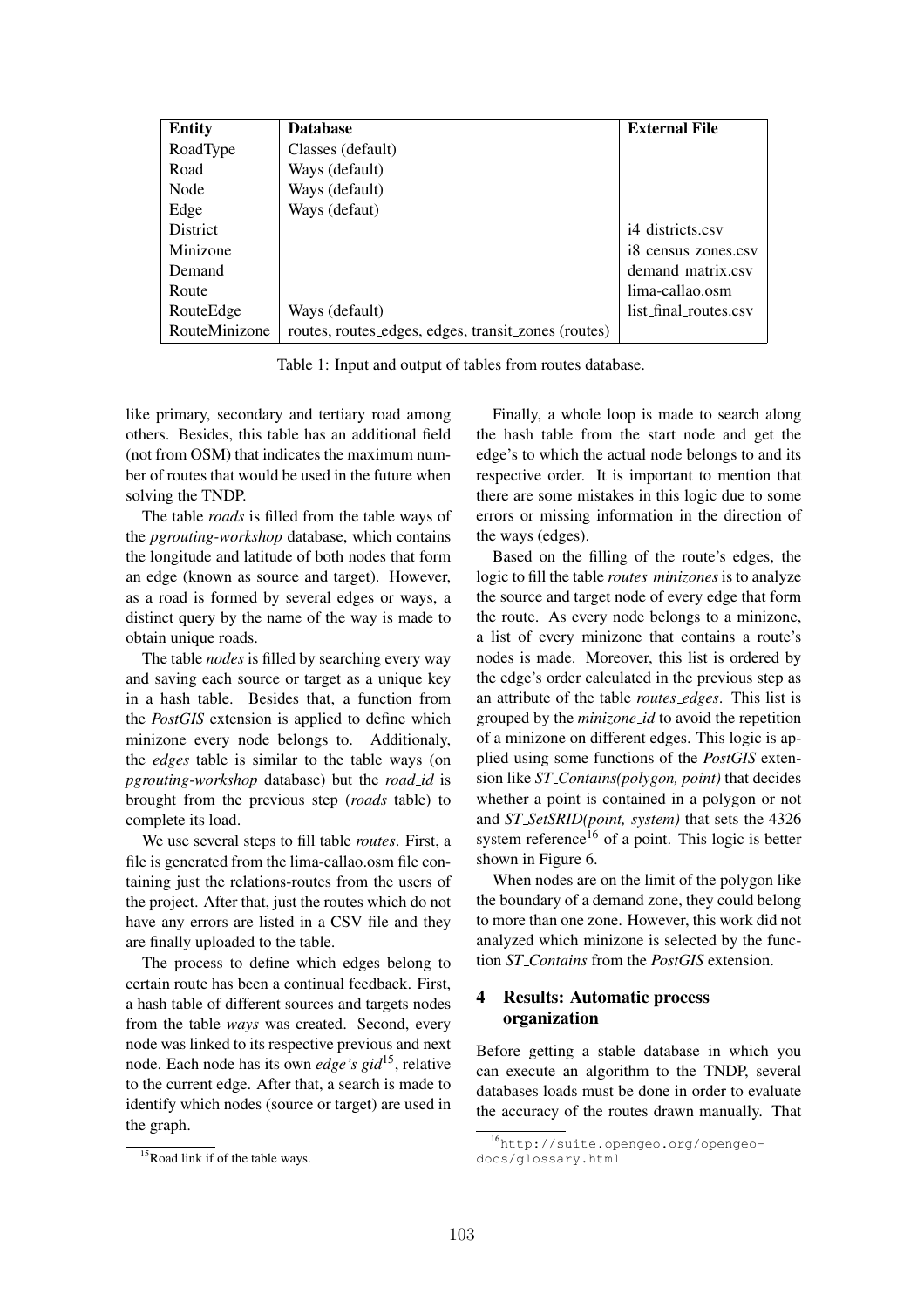

Figure 6: SQL script to fill table minizones

is the reason why an automatic process was set to run daily. In Figure 7, a sequence of programs, commands, input and output files are shown to explain the process of downloading the information from OSM, combine it with external information and load them to a final database.

```
python DownloadAndBoundary.py
./2_pgrouting/osm2pgrouting.sh
python TransformEntities.pv
python 3 scripts/python/RouteReports.py
python UploadFinalDB.py
```


Some tools must be installed in the server and the local computer before executing this process. These are: *gdal*, *osmosis*, *PostGIS*, *pgrouting*<sup>17</sup> and *psycopg2*.

The automated process has a series of steps called from an executable file (final.sh) in Linux. It lasts 30 minutes approximately and the topology (graph) size is about 150000 edges and 100000 nodes; the number of routes is 300. The content and the structure of the commands and process called from final.sh are shown in Figure 8. Also, the process generates error reports about the current drawn routes, for each one evaluates how many edges exist in each node, so if more than two edges exist in one node, then it reports that the route has an error. This process was carried out daily until no error is found in the routes. It is important to mention that this process is recommendable when working in a local database where the password could be stored in files to allow the interaction of calculus inside and outside the database.



Figure 8: Diagram of process of downloading data, transforming it and uploading it to the database (Tool: Bizagi)

# 5 Conclusions and recommended work

This section presents the conclusions after implementing an automated process for uploading OSM data combined with external information. One of them was the confirmation of a tool that generates the topology of the map or graph rather than other tools that also upload the same data but in a different scheme.

# 5.1 Conclusions

In subsection 3.1, it was mentioned that there were other tools to upload OSM data. *Osm2pgsql* and *imposm*, after installed and executed, generate a table where the information of ways can be found. However, the field that represents the geometry does not generate the sequences of edges. Actually, *osm2pgsql* generates edges that are not necessary for the graph and make impossible to distinguish which ones are. We could have worked with edges that were not required but it would have been an unnecessary addition of data to a problem that is already complex. In addition to that, *imposm* generates the same edges composed of only the first and last node of the way. The manner these edges are stored in these schemes (*osm2pgsql* and *imposm*) hinders the recognition of edges in a way as seen in Figure 9 where just three edges (*osm2pgrouting*) should be generated from the selected way instead one (*imposm*) or seven (*osm2pgsql*).

On the other hand, there are a lot of routing applications that use OSM data to combine it with other type of information at some point (Amat et al., 2014)(Vetter, 2010). However, some of them

<sup>17</sup>http://pgrouting.org/